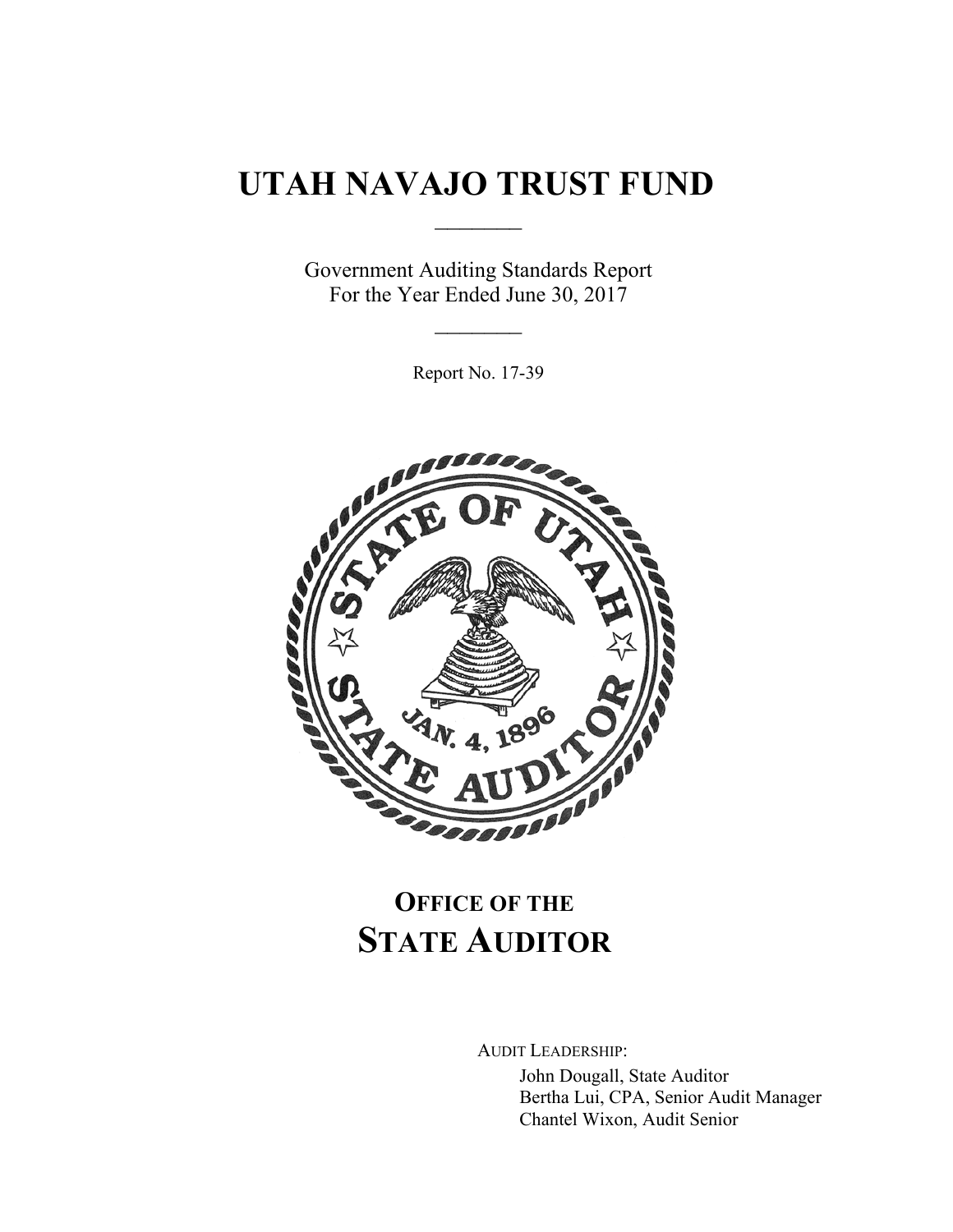

**OFFICE OF THE STATE AUDITOR**

#### **INDEPENDENT STATE AUDITOR'S REPORT ON INTERNAL CONTROL OVER FINANCIAL REPORTING AND ON COMPLIANCE AND OTHER MATTERS BASED ON AN AUDIT OF FINANCIAL STATEMENTS PERFORMED IN ACCORDANCE WITH** *GOVERNMENT AUDITING STANDARDS*

To the Board of Trustees and Tony Dayish, Trust Administrator Utah Navajo Trust Fund

We have audited the financial statements of the Utah Navajo Trust Fund (UNTF), a privatepurpose trust fund of the State of Utah, as of and for the year ended June 30, 2017, and the related notes to the financial statements, which collectively comprise the UNTF's financial statements, and have issued our report thereon dated April 10, 2018. We conducted our audit in accordance with auditing standards generally accepted in the United States of America and the standards applicable to financial audits contained in *Government Auditing Standards*, issued by the Comptroller General of the United States.

### **Internal Control Over Financial Reporting**

In planning and performing our audit of the financial statements, we considered the UNTF's internal control over financial reporting (internal control) to determine the audit procedures that are appropriate in the circumstances for the purpose of expressing our opinion on the financial statements, but not for the purpose of expressing an opinion on the effectiveness of the UNTF's internal control. Accordingly, we do not express an opinion on the effectiveness of the UNTF's internal control.

A *deficiency in internal control* exists when the design or operation of a control does not allow management or employees, in the normal course of performing their assigned functions, to prevent or to detect and correct misstatements on a timely basis. A *material weakness* is a deficiency, or a combination of deficiencies, in internal control, such that there is a reasonable possibility that a material misstatement of the entity's financial statements will not be prevented or detected and corrected on a timely basis. A *significant deficiency* is a deficiency, or a combination of deficiencies, in internal control that is less severe than a material weakness, yet important enough to merit attention by those charged with governance.

Our consideration of internal control was for the limited purpose described in the first paragraph of this section and was not designed to identify all deficiencies in internal control that might be material weaknesses or significant deficiencies. Given these limitations, during our audit we did not identify any deficiencies in internal control that we consider to be material weaknesses. However, material weaknesses may exist that have not been identified.